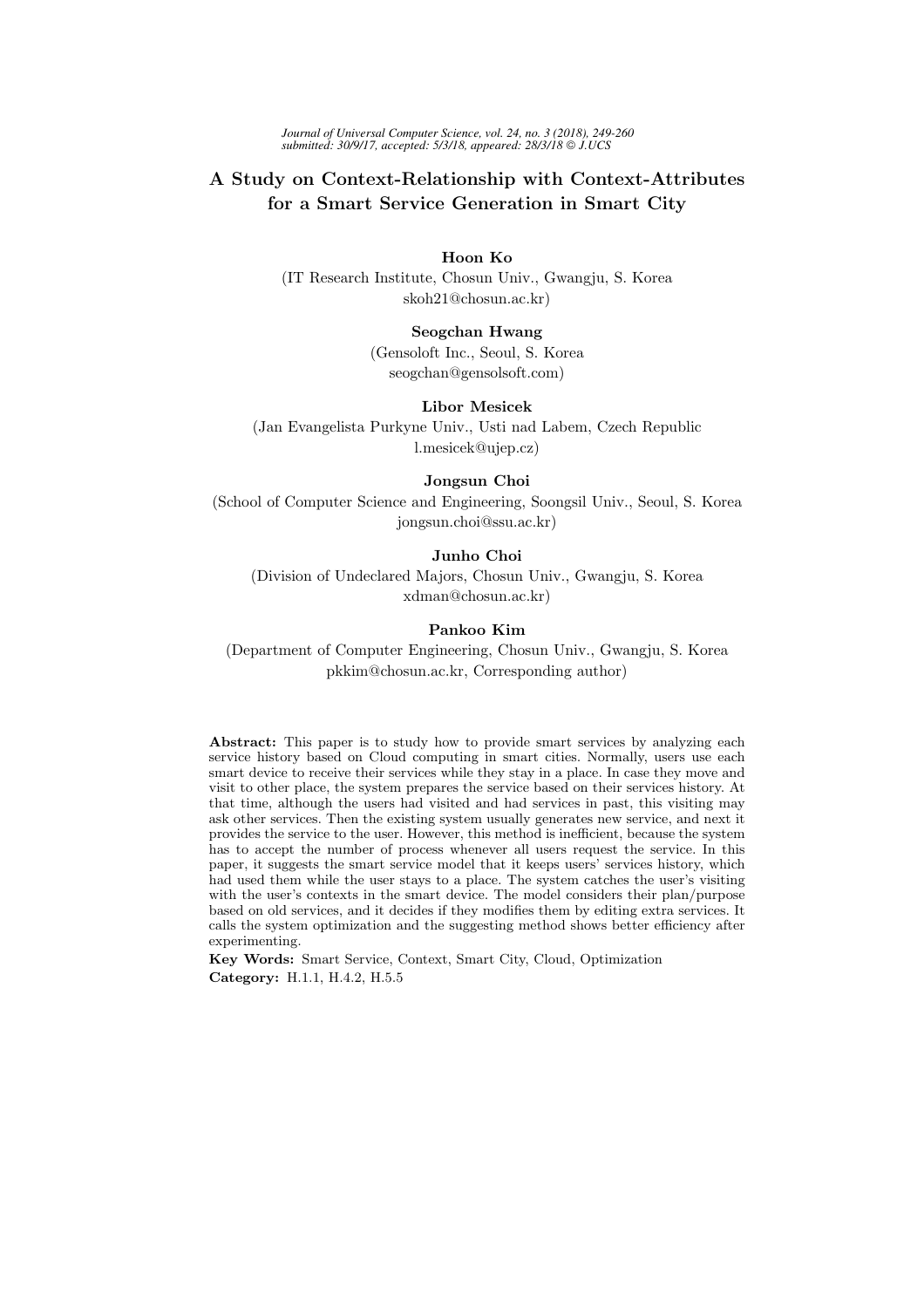# 1 Introduction

There are many smart buildings in a smart city, and each building try to provide active and intelligent services to residents and visitors with their smart device while they stay in all places [Bifulco et al., 2016, Nguyen and Jung, 2018]. However, when they generate all services, they don't consider their situations to those services [Gaur et al., 2015, Hong and Jung, 2018]. Also while they receive the services, they may be moving between places. Usually, users use each smart device to have their services available while they stay on some places. In case they may move and visit to other place, the system changes the services based on their services history. Then existing system usually generates new service and provide them to users [Fok et al., 2008, Jung, 2017]. However, this method is not efficient, because the system has to accept the number of process whenever all users request the service. In this paper, the system catches the user's visiting with the user's contexts in the smart device. The model considers their plan/purpose based on old services, and it decides if they modifies them by editing extra services. In this study, it concerns the locations of a smart device, user's movement, and where they had visited with received services [Deakinet al., 2011, Nguyen and Jung, 2017]. That is, it tries to analysis the relationship of the services. To analysis that, it also studies real-space and cyber-space, because users receive all services from smart devices (in cyberspace) in real-space, so it is important to understand two spaces. The smart service model, that we suggests, contains its location catch and context conditions. Finally, the smart service model generates the smart services by using them.

This paper consist of following section, it defines smart services in smart city in section 2, section 3 contains a smart service model, the analysis results are in section 4, and section 5 is focused on conclusion.

# 2 Smart Services in Smart Cities

Smart City consists of a building, residents, and system between building and its residents [Poslad et al., 2015, Lee and Jung, 2017]. IT system contains various IoT devices like vehicles which drive on the high-way, and Users on a public street between buildings or in a place such as home [Pastor et al., 2001, Mance et al., 2010]. The users can move from place to place by vehicles, bikes or on foot with their smart devices. The building where they stay has special characteristics such as its a shape, size (high, width, and wide and so on) [Abbott et al., 2010, Baldauf et al., 2007]. Other buildings have each unique conditions and characteristics. However, all buildings have a common network system, common electronic/gas systems including water system. The systems in the all building operate the same way to residents or to users. Each of them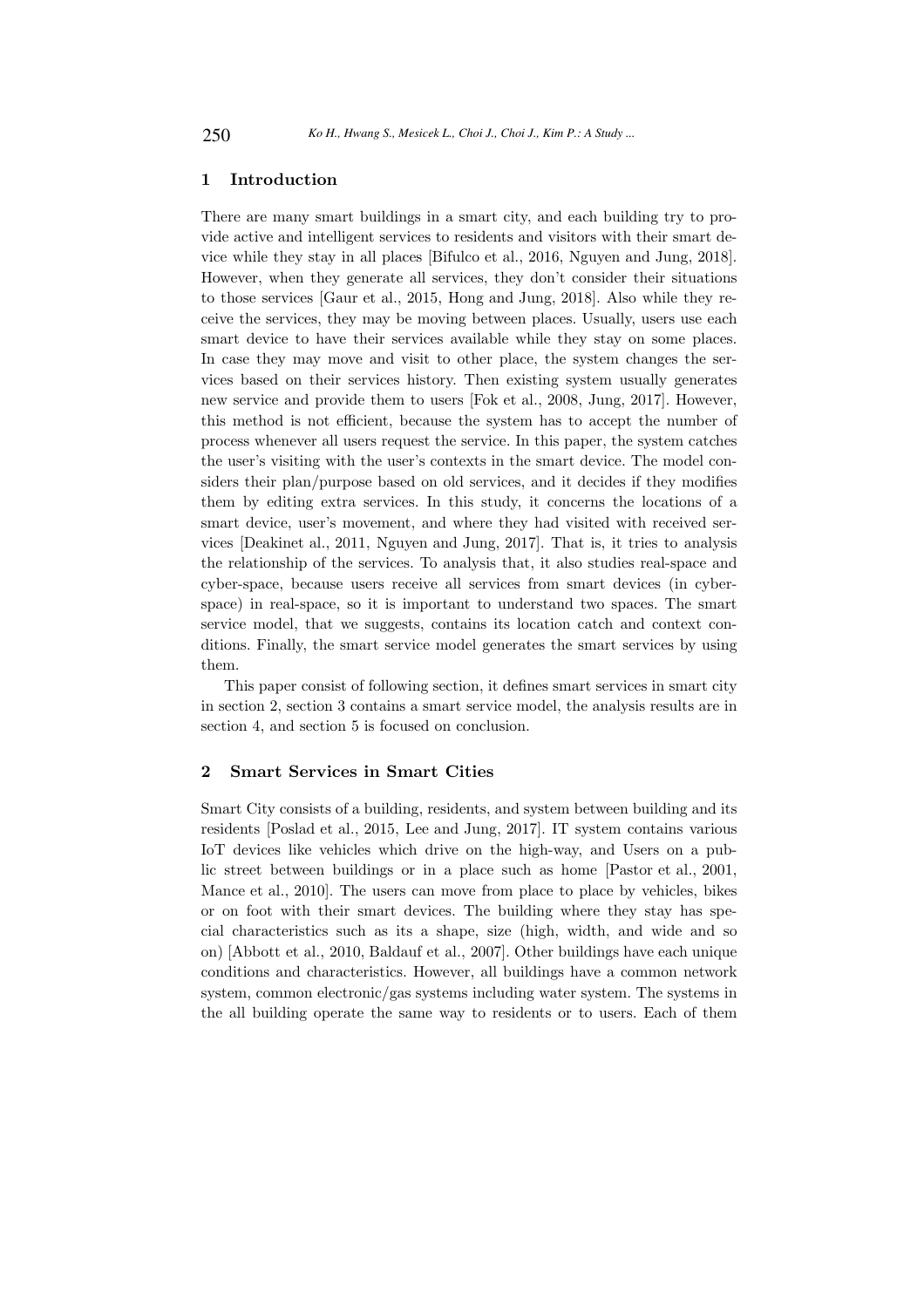has a different plan and a different purpose why they visit or stay in the area. The applications in the network systems in the all buildings can be based on IoT applications [Yovanof et al., 2009, Bello-Orgaz et al., 2016]. There were no networking systems in past years, so when to transfer a signal to other place, they normally used animals, light, flags or human. On the other hand, these days, we use network system to share or to exchange our information. Also the system could keep all information which they had used, then they can be used for future by following system' or users' requests. Surely to know their location (physical space and cyber space) should be first process to prepare the services [Starns et al.,, 2008]. As it says, they have a smart devices, and they use them to receive services. That is, they are on the street or in a building physically, however they search what they want with the smart devices by using network system, which is a cyber-space. So to provide the information to provide the services to users, that they catch them in cyber-space, it is important to know the physical place where they are [Komninos and Nicos, 2011]. Various applications have been developing with smart devices to use them in our life, for example, an app to control or to share all electronic devices in home or in a building. User can receive all signals via the application while they are away. In the building, it is hard to cover the signal by only one AP, so many APs have dispersed to interconnect them. By interconnecting each other, they communicate the signal, and with the same process they can catch the users' location. The functions with smart devices in a smart city are next;

• The system catches users' plan.

• The system analysis users' future plan.

• The system predicts users' next behaviour and next movement with analysis result.

• The system creates a community of users, who have similar agenda, by understanding users' relationship with each other plans, each future plan, each behaviour and movement.

# 3 Smart Service Model

To design the smart service model(SSM), the system has to trace the contexts [Deakinet al., 2011]. To realize users' plan and users' behaviour on users' location, it can consider all attributes of the context. All moving objects have their attribute such as  $time(t)$  and  $speed(sp)$ ; also they have their attributes like location(x, y, h), security(s) including their plan (p) that they input in the smart device [Fig.1]. Usually they receive the services based on this information from the networks while they move following  $plan(p)$ . However, the servers, networks and smart devices should know all users, attributes, such as their plans or their speed etc, to provide new generating services. The (SSM) consists of all *attribute*  $(x, y, h, t, sp, s, p)$  to generate new services.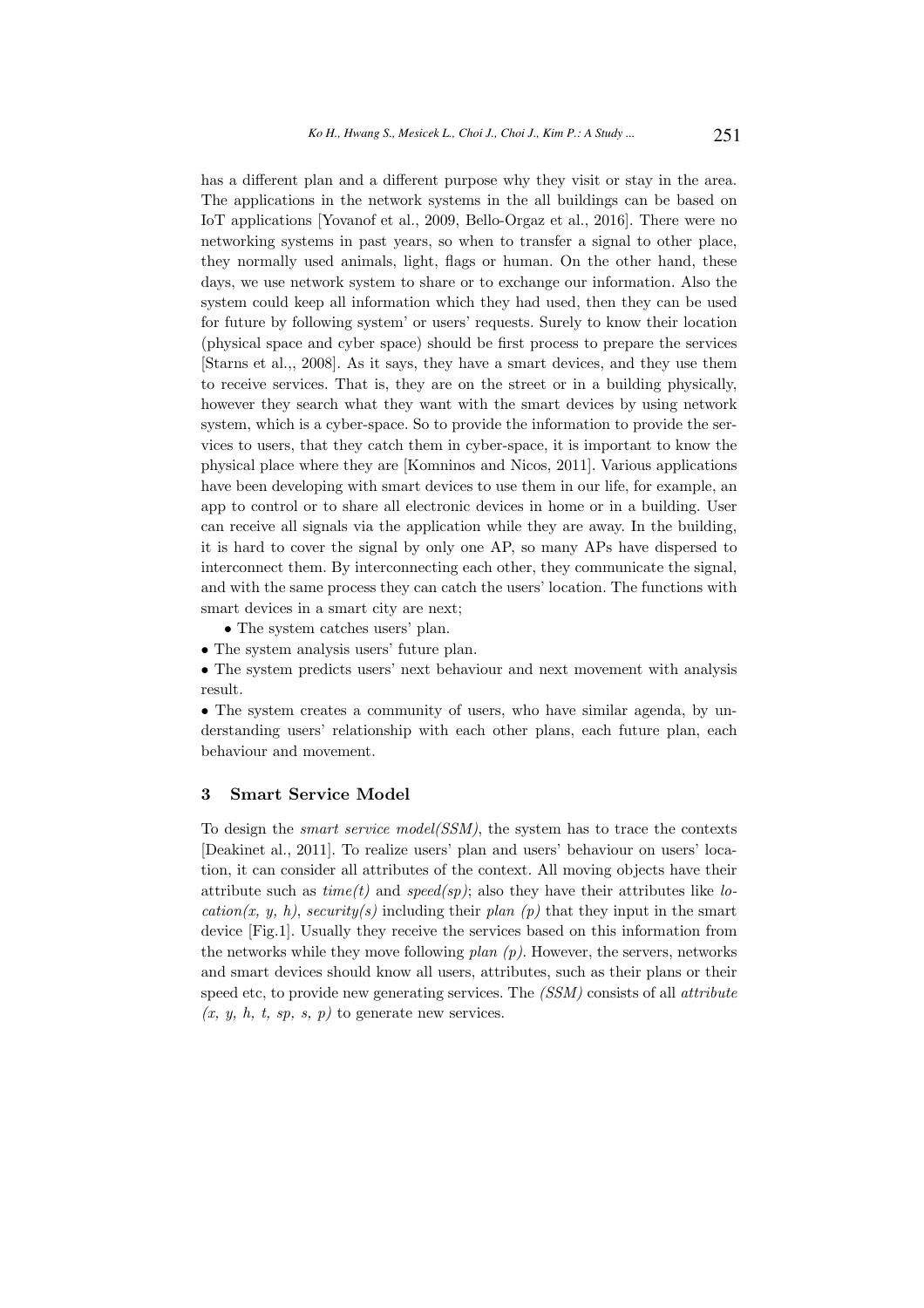

Figure 1: Smart Service Flow

#### 3.1 Concept

All Services in a smart city have to provide the optimized services to users by using only limited resources. At that same time, they should consider the social relationships between all users who are sharing their contexts such as their plans. However, all users have different plans, even if they are on the same street in a same place/space. For example, there will be a place to work for workers, or to shop for visitors and so on. It means that although they are in/on same place, they can feel differently (one place may have multiple meanings). In addition, all services that are in a space usually should be adapted and evolved from all users' requirements, because their requests will be changed according to social relationships and demands. Therefore, the smart city accepts all demands to offer the best services.

# 3.2 Smart Service Model

There are many people in a space and a place (ex., on a street, in a shopping center, a school and other public buildings); however, they may have why they are there. In this case, each person surely wants to get individualized special services. However, to provide each service to each person is almost not possible. For example, we can assume that some guests visit to a home. Although each person is in the same place, family members will feel comfortable. On the other hand, some guests may feel a little bit strange. In addition, the house is just private family area, but it turns for a special area for guests when they have a meeting to talk about their issues. All meanings of spaces are going to move from a private area to a special area. A Public park can be an another example. all workers think that the park is just the workplace, but all persons who are walking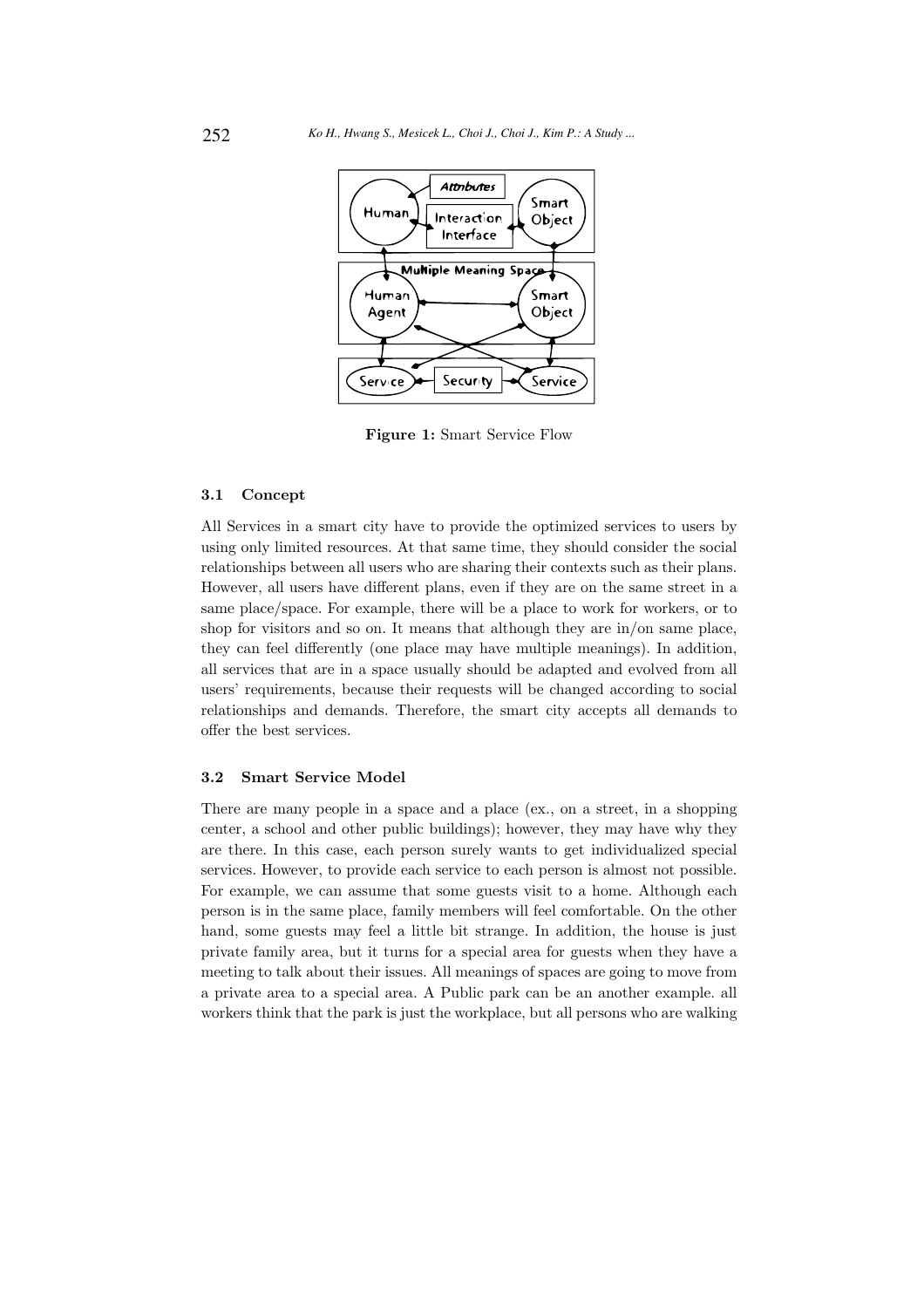inside will consider that the park is just a place to rest. Therefore, although they are in the same place, some people take it to work and some people can think of it as resting place. Therefore, one space can keep multiple-meanings according to time flow or at the same time. This theory is involved in each service for each person who wants to receive services at their current location. In addition, each service should consider social relationships for each person who shares its place where keeps multiple-meanings and they have to get the optimized services with all resources in a limited space by their requests. SSM consists of Service Continuity, Service Relationship, Service Merge, Services Disappear.

• Service Continuity: Generally, users register their plans in a smart device such as an appointment, shopping list and so on by including their visiting place [Niemimaa et al., 2013]. Next it begins to search the old service with  $(t_p, p)$  if there are similar services in old service history. It infers the expecting services based on analysis result from old service history which had provided them in terms of plan  $(u_{plan}$ ). Also the new service has to consider the satisfaction of the old service if how much the user was satisfied with the service. This is very important step because it is related with increasing the accuracy of the service and decreasing of the service updating time. It calls service continuity and The Fig.2 shows the service continuity.



Figure 2: Service Sustainability

• Service Relativity: After registering their plan in a smart device, why they are visiting, then they plan to move to other place to fallow their next plans [Niemima and Marko, 2015]. As soon as the user registers his or hers plan, the connected system begins the process to generate the optimized services with their plan and try to offer the services. Even the users, which will visit the same place, they register their plan in case finding a old service which has the same or similar plans. After few seconds or few minutes, it may find exactly matched service or similar service or fully different service with the current plan between when they had visited and when they are visiting. No matter how much they match exactly, similar, or fully different one, just the system provides the services by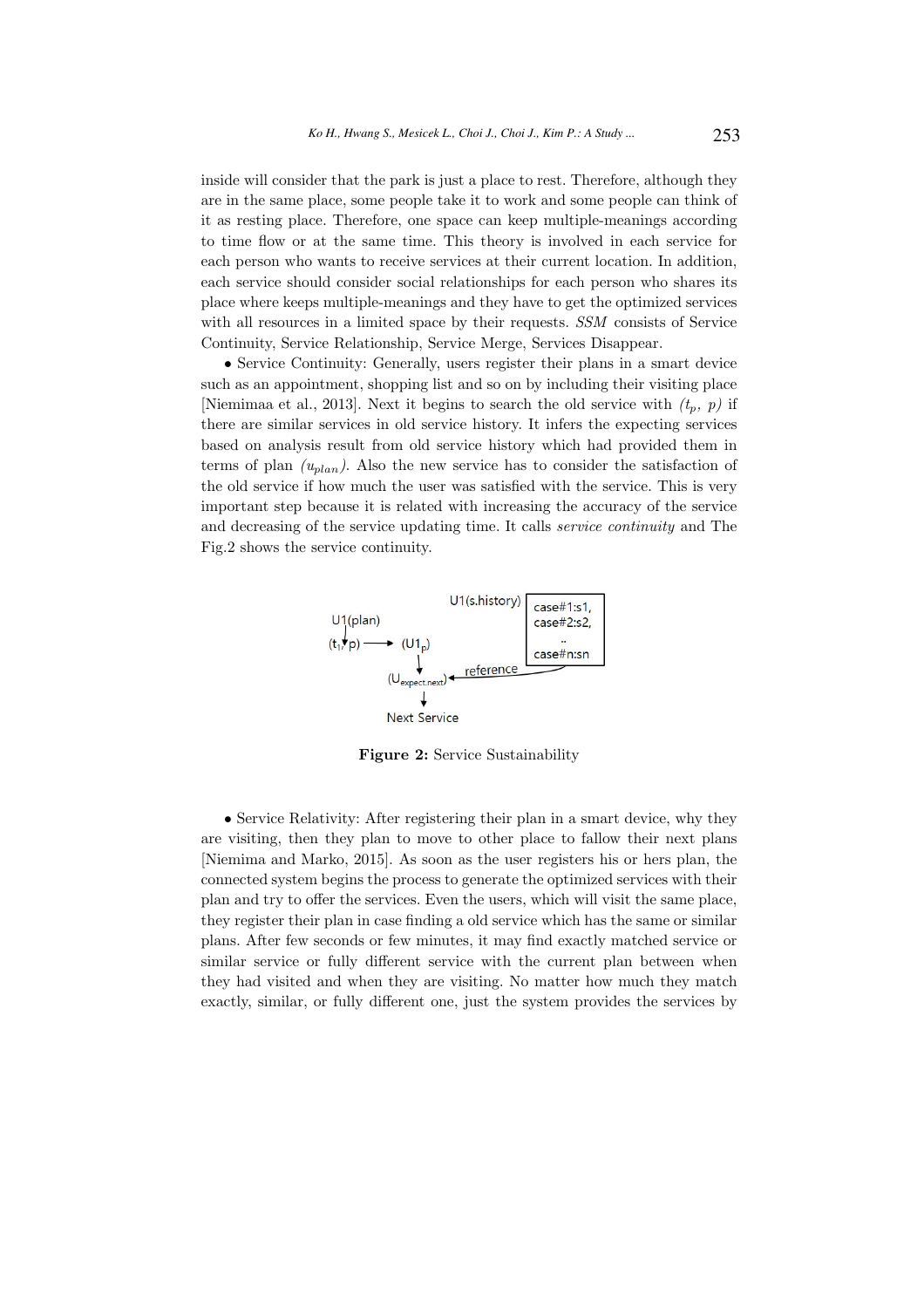updating the users' service  $(S\#_{user})$  based on the information about old services from services history. In addition, they can modify between the old services and the expected services in the system because the services is defined by the contexts that the users registered. Because the system keeps the old contexts, the system can modify and update them which contains user location( $u_{loc}$ ), purpose  $location(p_{uloc})$ , current time(t), meeting time(t<sub>n</sub>), old service history(s<sub>list</sub>), user  $plan(u<sub>plan</sub>)$ , each item define each meaning.

Algorithm 1 Contexts Structure

1:  $c\#=(u_{loc}, t, t_p, s_{list}, u_{plan})$ 2:  $u_{loc}=(u_x, u_y, u_h)$ 3:  $p_{loc}=(p_x, p_y, p_h)$ 4:  $t=(t_h, t_m, t_s)$ 5:  $t_p=(t_{ph}, t_{pm}, t_s)$ 6:  $s_{list} = (s_1, s_2, \ldots, s_n)$ 7:  $u_{plan}=(u_{p1}, u_{p2},..., u_{pn})$ 8: 9: while *context*  $\neq 0$  do 10:  $\text{NOTICE}_{u} \leftarrow \text{Disappear}(S_n)$ 11: CONFIRM  $M(u)$ 12:  $\text{KILL}(\mathbf{S}_n)$ 13: end while

• Services Merge: The fig. 3 shows the three services to explain how to merge the services. First, in case 1, there are  $S_1(c_1, c_2, c_3)$  and  $S_2(c_2, c_3, c_4)$  in old services. Now, the user needs S which has to include  $(c_2, c_3)$  with  $(c_4)$ . Therefore, to generate S with  $(c_2, c_3)$  and  $(c_4)$ , the system begins to generate s with better evaluated service in  $S_1 \cap S_2 = (c_1, c_2)$ . For example, in case,  $S_1=80$ and S<sub>2</sub>=70, then first it separates  $S_1(c_1, c_2)$  by removing  $(c_3)$  and add  $S_2(c_4)$ after removing  $(c_3)$ , and finally it generates  $S_{new(7)}(c_2, c_3, c_4)$ . In case 2, there are also two services; however, there are no common context. Because  $S_1$  and  $S_2$ have no common contexts, they don't need to compare the result in old services.  $S_1$  contains  $(c_1, c_2, c_3)$  and  $S_3$  has  $(c_5, c_6)$ , new services needs  $(c_5)$ . Then it generates  $S_{new8}$  with  $(c_1, c_2)$  and  $(c_5)$ . In case 3, it is full merge algorithm with full used contexts from two services. There are old two services,  $S_1(c_1, c_2, c_3)$ and  $S_4(c_7, c_8)$ . And new service wants to use all contexts from two services. Then the system can generate new services named  $S_9$  by fully merging  $(c_1, c_2,$  $c_3$ ) and  $(c_7, c_8)$ . Therefore,  $S_9$  follows next;  $S_9(c_1, c_2, c_3)$ .

• Service Separate: There are two service separate cases in this step [Fig. 4]. It tries to optimize the process time by selecting better service and by removing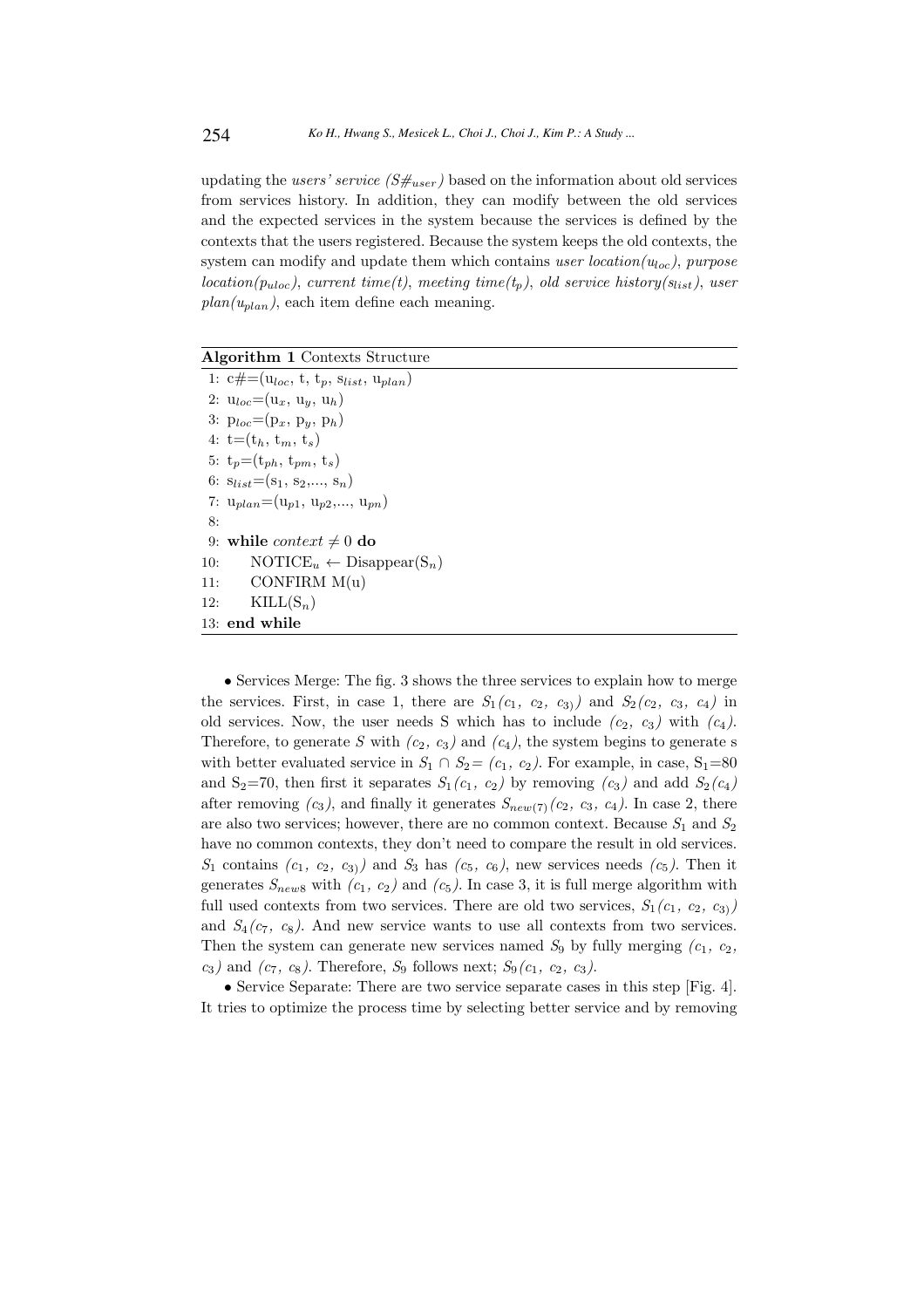

Figure 3: A service merge

useless attributes in the listed services [Paluch et al., 2013]. In case 1, it explains the process step when it needs only  $(c_2, c_3)$ . After choosing existing  $S_1(c_1, c_2,$  $c_3$ ), it removes  $(c_3)$  from  $S_1$ , finally it generates  $S_8$ . As case 2, it would be new service generating step to *context(c)*, the user wants to generate  $(c_4, c_5)$ . However, because there is no service that it has no used, it is necessary to generate  $s_{new(9)}(c_4, c_5)$ .



Figure 4: A service separate

• Service Disappear: The service in the system will be stored for future use, it updates through service merge or service separate. However, if they don't use over certain time, the S will be disappearing after confirming by the owner.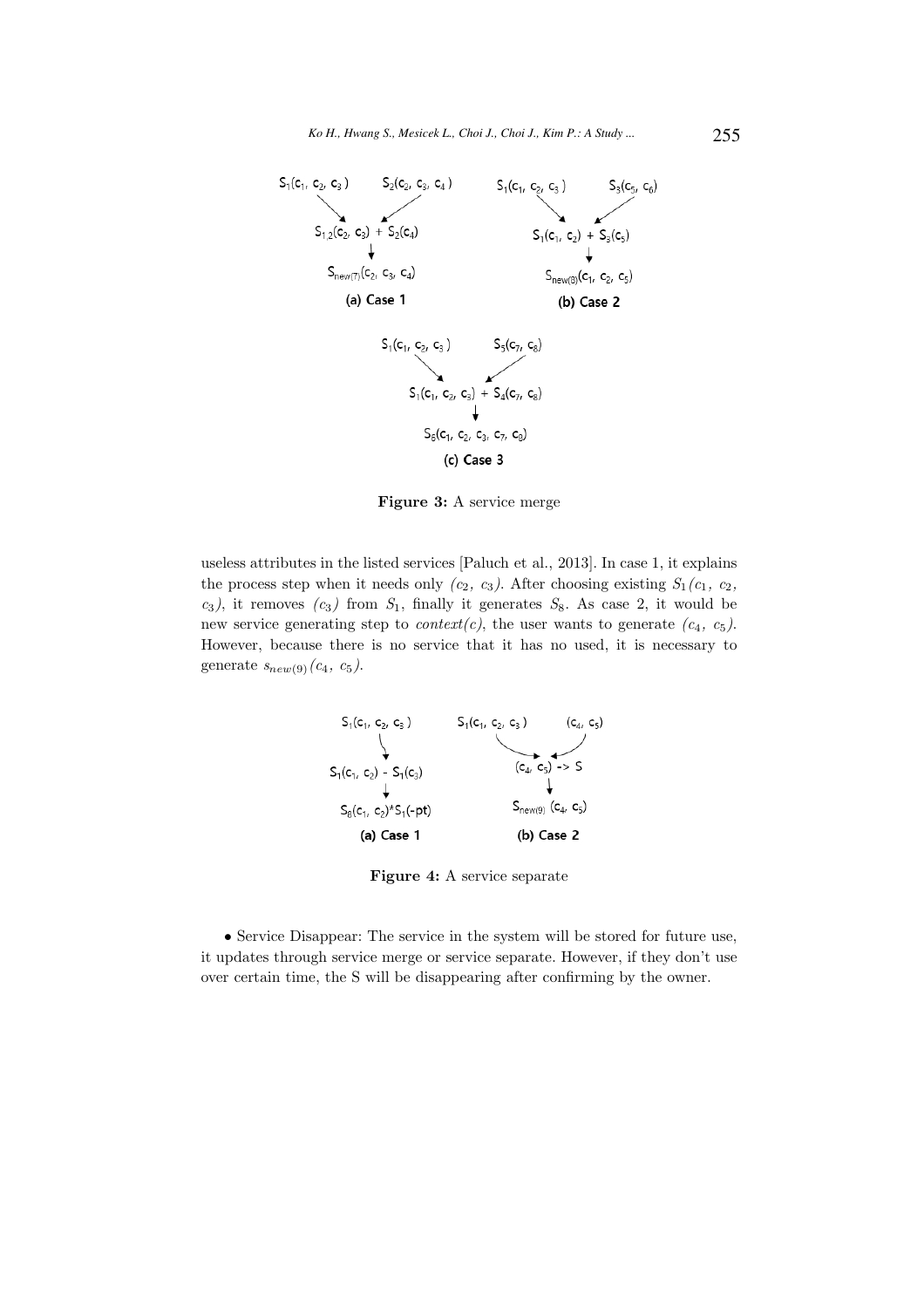#### 3.3 Smart Service Algorithm

Smart Services(SS) has a similar mission like a cell in human's body. Through its growing by itself, it tries to optimize the service for users, it calls self-growing by repeating generating, disappearing, merging, and separating. In the smart city that has physical space and cyber space at that same time, the smart service will become important. In addition, when it generates or separates the smart services, it has to decide the priority $(c)$  from the contexts first. If it makes up the smart services under FIFO (First In, First Out) from the context in the merge, the user cannot receive the urgent requests to the system in fig.5. Therefore, when it consists of  $SM_s$ , it has to consider the weight to the contexts. The  $wt$  would be evaluated process sequence(ps) and service frequency(sf),  $wt=ps * sf(u)$ .

```
//context priority decision algorithm
WeightedContext (G, w, s, weight)
   Q \leq-value
   u := Extract_Min(Q)
   S := S union \{u\}for each v with edge (u, v)*wt;
           if wd[v] > wd[u] + w(u, v)wd[v] := wd[u] + w(u, v)previously := u
   set wd[v];
```
Figure 5: Context Priority Decision Algorithm

There is a merge process between two contexts in smart service definition algorithm. Each context generates various information, so it follows an information theory and has three axiom. It can be defined as  $I(s)$ , therefore the smart service algorithm follows axiom, (i)  $I(s) \geq 0$ , (ii)  $I(s_x, s_y) = I(s_x) + I(s_y)$  which have to be an independent event, and (iii)  $I(s)$  is continuous function to the service (s).

- (i) The amount of information is always bigger than 0.
- (ii)  $I(s_x, s_y)$  follows  $I(s^2) = I(s_x) + I(s_y) = \mathcal{Z}_{xy}I(s)^*wt$
- (iii) There always exists the amount of information to service  $(s)$ .

# 4 Analysis

To define the context similarity, it makes the attribute table based on brand, color, price, size from the contexts, and it defines the attribute value's modification to the similar attribute [Table 1]. And it can define the attribute table of each context from the table 1. Table 2 is for the bag's contexts, and the user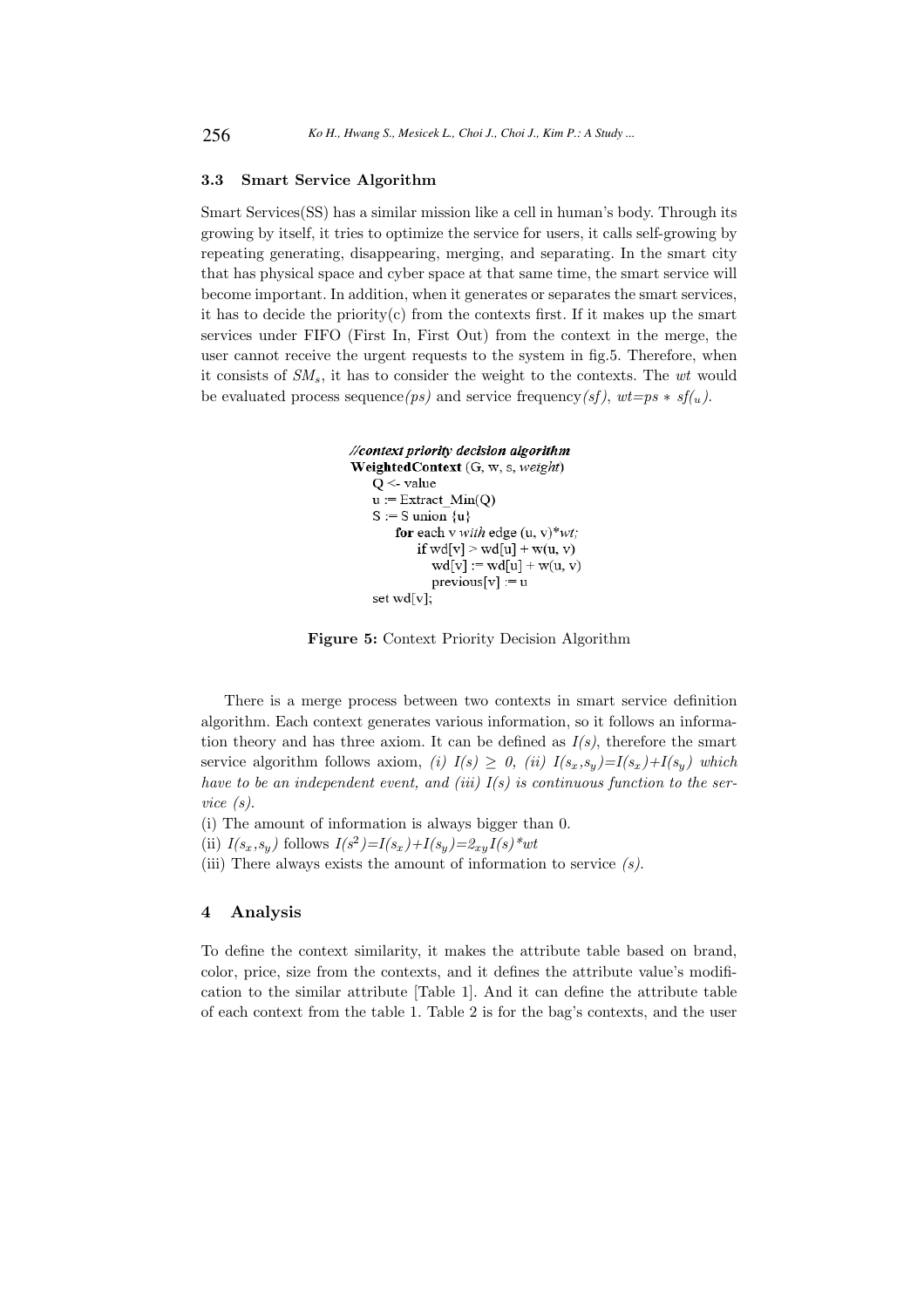Table 1: Item Attribute and Value

| Item            |  | Company Brand Attribute |
|-----------------|--|-------------------------|
| Bag, 1 A, 1     |  | A. 1 Black, 1           |
| Bag, 0.8 A, 0.9 |  | A, 0.9 Dark Black, 0.9  |
| Bag, 0.4 B, 0.8 |  | B, 0.3 Black, 1         |
| Bag, 0.5 B, 0.1 |  | B, 0.5 Dark Black, 0.9  |

|                   | User Items(C <sub>1</sub> ) Company(C <sub>2</sub> ) Brand(C <sub>3</sub> ) Prize(C <sub>4</sub> ) Size(C <sub>5</sub> ) |     |     |     |
|-------------------|--------------------------------------------------------------------------------------------------------------------------|-----|-----|-----|
| $U_1, S_1, 0.4$   |                                                                                                                          | 0.3 | 0.6 | 0.8 |
| $U_2$ , $S_2$ 0.7 | 0.6                                                                                                                      | 0.7 | 0.9 | 0.3 |
| $U_3$ , $S_3$ 0.3 | 0.8                                                                                                                      | 0.2 | 0.8 | 0.8 |
| $U_4$ , $S_4$ 0.1 | 0.4                                                                                                                      | 0.1 | 0.5 | 0.8 |

Table 2: Attribute Value

usually requests other services to buy, for example, the table 3 is the service table for  $U(Users)$ . It is defined in table 3, the users compare the requesting services with the old the services, then it tries to update the service. Finally, it can be the smart service model and it serves. The table 4 shows the merge process between  $U_1.S_1$  and  $U_2.S_4$ .  $U_1.S_1$  defines  $(C_1, C_2, C_3)$  and  $U_2.S_4$  defines  $(C_2, C_3)$  $C_3$ ,  $C_5$ ).  $U_1$  only needs  $(C_2, C_3)$  and all service of existing  $S_1$ . Then, the new service is generated as  $S_7$  which has  $S_1(C_1, C_2, C_3)+S_4(C_2, C_3, C_5)-S_4(C_5)$ . It can define the smart service model by repeating the process. Table 6 shows each amount of information for  $C_1$  through  $C_5$  after experiment. As we can see the table,  $C_2$  has many relation with other c, so the amount of information is the highest with 1.9095. And  $C_5$  has just 0.6931, also it has no relation with other c but itself. Therefore, according to the result, the service model only have to do is to follow  $C_2 \rightarrow C_3 \rightarrow C_4 \rightarrow C_1 \rightarrow C_5$  when it has to refer the services.

# 5 Conclusions and Future Work

It studied the smart services model to generate the optimized service for users based on their plan inserted in a smart device in this study. The services mix, that the users have to receive for their visit, could be similar with the old services, like, or fully different. The smart service model generates with use of their plan as input; however, it needs some time to create. If there are many users who want to receive their optimized service, the processing time will be increased. To reduce the service generating time to generate new service to user who had visited a place in the past, the system selects the best services, which satisfied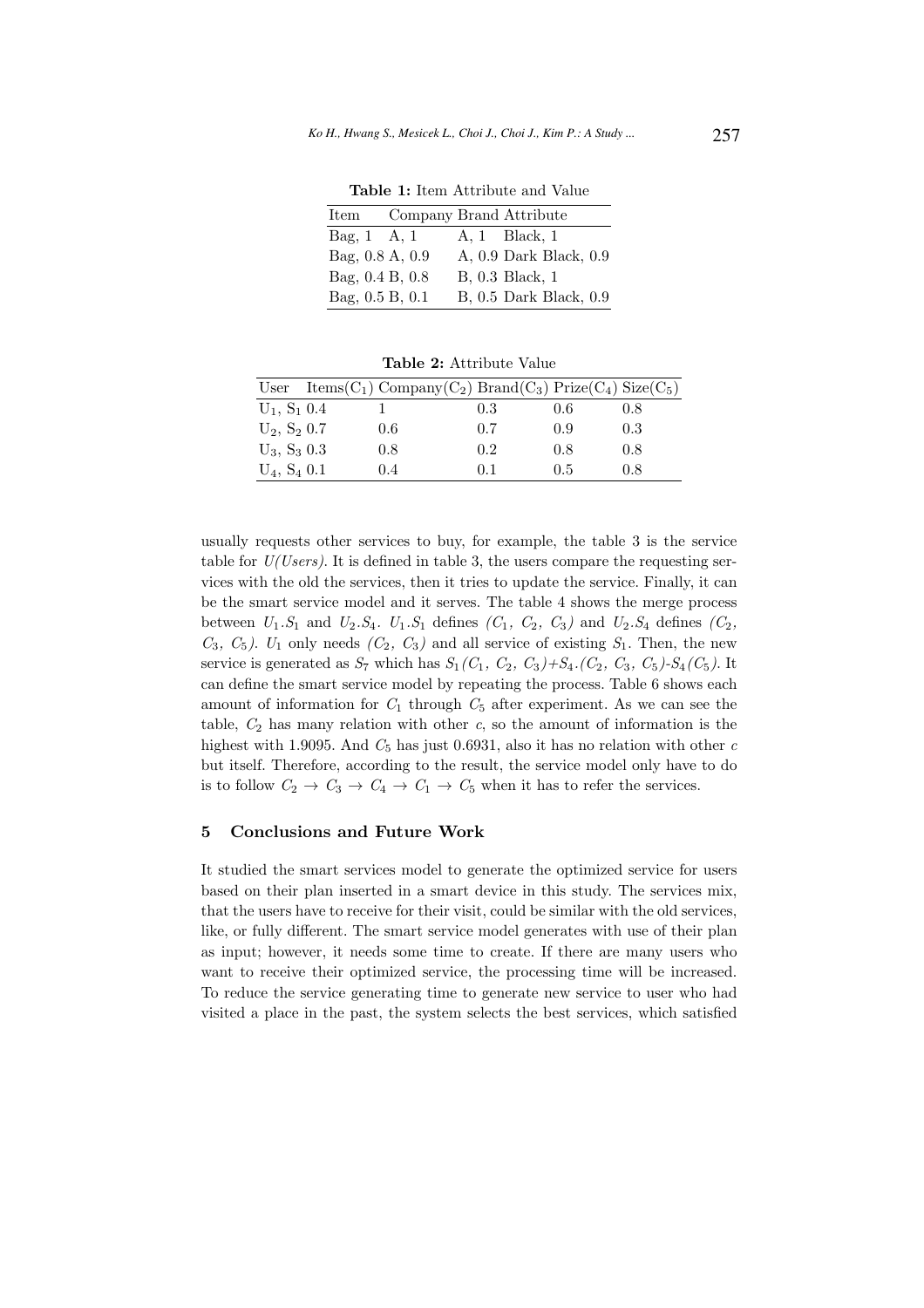| Item           | Company              |
|----------------|----------------------|
| $U_1$          | $S_1(c_1, c_2, c_3)$ |
|                | $S_2(c_2, c_3, c_4)$ |
| U <sub>2</sub> | $S_3(c_4, c_5, c_6)$ |
|                | $S_4(c_2, c_3, c_5)$ |
| $U_3$          | $S_5(c_7, c_8, c_9)$ |
|                | $S_6(c_2, c_4)$      |
| $U_{4}$        | $S_1(c_1, c_2, c_3)$ |
|                |                      |

Table 3: User Service Table

 $\bf Table~4\colon \text{Merge with } U_1$  and  $U_2$ 

|                |          | $U_1$ and $U_2$ Items(C <sub>1</sub> ) Company(C <sub>2</sub> ) Brand(C <sub>3</sub> ) Prize(C <sub>4</sub> ) Size(C <sub>5</sub> ) |          |         |         |
|----------------|----------|-------------------------------------------------------------------------------------------------------------------------------------|----------|---------|---------|
| $C_1$          | $1. -$   | $0.7 -$                                                                                                                             | $0.8 -$  | $-1, -$ | $-,-$   |
| C <sub>2</sub> | 0.5, 0.5 | 0.7,0.8                                                                                                                             | 0.3.0.1  | $-.0.3$ | $-.0.3$ |
| $C_3$          | $-.0.8$  | $-.0.9$                                                                                                                             | $-.0.3$  | $-,-$   | $-,-$   |
| $C_4$          | 1.-      | $0.3,-$                                                                                                                             | $0.7 -$  | $-,-$   | $-,-$   |
| C <sub>5</sub> | 1,0.9    | 0.7, 0.4                                                                                                                            | 0.8, 0.6 | $-.0.5$ | $-.0.4$ |

Table 5: Service $(S_7)$ 

|                |          | $U_1$ and $U_2$ Items(C <sub>1</sub> ) Company(C <sub>2</sub> ) Brand(C <sub>3</sub> ) Prize(C <sub>4</sub> ) Size(C <sub>5</sub> ) |          |          |          |
|----------------|----------|-------------------------------------------------------------------------------------------------------------------------------------|----------|----------|----------|
| $C_1$          | 1.0, 1.0 | 0.7, 0.0                                                                                                                            | 0.8, 0.0 | 0.0.0.0  | 0.0.0.0  |
| C <sub>2</sub> | 0.5.0.5  | 1.0.1.0                                                                                                                             | 0.3.0.1  | 0.0.0.5  | 0.0, 0.3 |
| $C_3$          | 0.0.0.8  | 0.0.0.9                                                                                                                             | 1.0.1.0  | 0.0.0.0  | 0.0, 0.0 |
| $C_4$          | 1.0, 0.0 | 0.3, 0.0                                                                                                                            | 0.7, 0.0 | 1.0, 1.0 | 0.0, 0.0 |
| C <sub>5</sub> | 0.0.0.0  | 0.0.0.0                                                                                                                             | 0.0.0.0  | 0.0, 0.0 | 1.0, 1.0 |

Table 6:  $\operatorname{Result}(\mathrm{S}_7)$ 

|                | Context in $S_7$ ) Amount of Information |
|----------------|------------------------------------------|
| C <sub>1</sub> | 1.3751                                   |
| C <sub>2</sub> | 1.9095                                   |
| $C_3$          | 1.5449                                   |
| $C_4$          | 1.5391                                   |
| $C_{\kappa}$   | 0.6931                                   |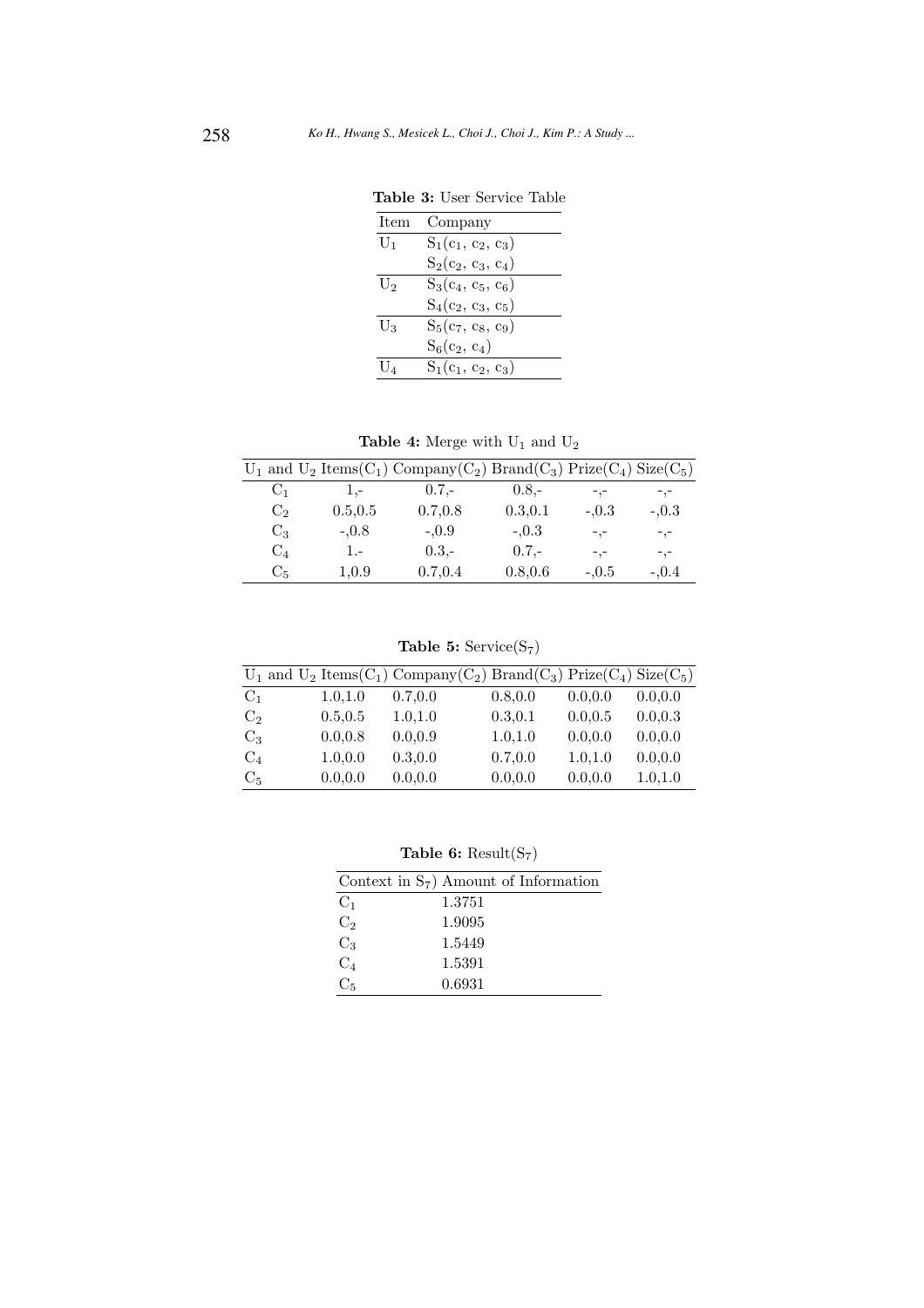users in the past. Next, it provides the smart services by repeating the new request, adding or deleting useless request in the selected service. As the result, the smart service model could save time of services generation; on the other hand, it has to have prepared a space to store the old services. However, it would be a useful method in terms of providing the optimal intelligent services for visitors. In the future, to reduce the stress, which has to prepare the space to store the services [Bui and Jung, 2018], it needs to study the service integration with the similar services, which were provided to other visitors.

# Acknowledgements

This work was supported by the National Research Foundation of Korea(NRF) grant funded by the Korea government(MSIP) (No. NRF-2016R1A2B4012638). This research was supported by Basic Science Research Program through the National Research Foundation of Korea(NRF) funded by the Ministry of Education (No. 2017R1A6A1A03015496).

# References

- [Abbott et al., 2010] Abbott, Ken and Freedman, Josh and Newell, Dan and Robarts, Jim (2010). Logging and analyzing context attributes, Google Patents, July, 2010.
- [Baldauf et al., 2007] Baldauf, Matthias and Dustdar, Schahram and Rosenberg (2007). Florian: A survey on context-aware systems, International Journal of Ad Hoc and Ubiquitous Computing, 2(4), pages 263-277.
- [Bello-Orgaz et al., 2016] Bello-Orgaz, G., Jung, J. J., and Camacho, D. (2016). Social big data: Recent achievements and new challenges, Information Fusion, 28, pages 45-59.
- [Bui and Jung, 2018] Bui, K.-H. N. and Jung, J. J. (2018). Internet of agents framework for connected vehicles: A case study on distributed traffic control system, Journal of Parallel and Distributed Computing, 116, Pages 89-95.
- [Bifulco et al., 2016] Bifulco, Francesco and Tregua, Marco and Amitrano, Cristina Caterina and D'Auria, Anna.(2016). ICT and sustainability in smart cities management, International Journal of Public Sector Management, 29(2), pages 132-147.
- [Deakinet al., 2011] Deakin, Mark and Al Waer, Husam (2011). From intelligent to smart cities, Intelligent Buildings International, 3(3), pages 140-152.
- [Fok et al., 2008] Fok, Hung Kit and Hui, Chin Ming and Bond, Michael Harris and Matsumoto, David and Yoo, Seung Hee (2008). Integrating personality, context, relationship, and emotion type into a model of display rules, Journal of research in  $personality, 42(1), pages 133-150.$
- [Gaur et al., 2015] Gaur, A., Scotney, B., Parr, G. and McClean, S. (2015). Smart city architecture and its applications based on IoT, Procedia Computer Science, 52, pages 1089-1094.
- [Hong and Jung, 2018] Hong, M. and Jung, J. J. (2018). Multi-Sided recommendation based on social tensor factorization, Information Sciences, 447, pages 140-156.
- [Jung, 2017] Jung, J. E. (2017). Discovering Social Bursts by Using Link Analytics on Large-Scale Social Networks, Mobile Networks & Applications, 22(4), pages 625-633.
- [Komninos and Nicos, 2011] Komninos, Nicos. (2011). Intelligent cities: Variable geometries of spatial intelligence, Intelligent Buildings International, 3(3), pages 172- 188.